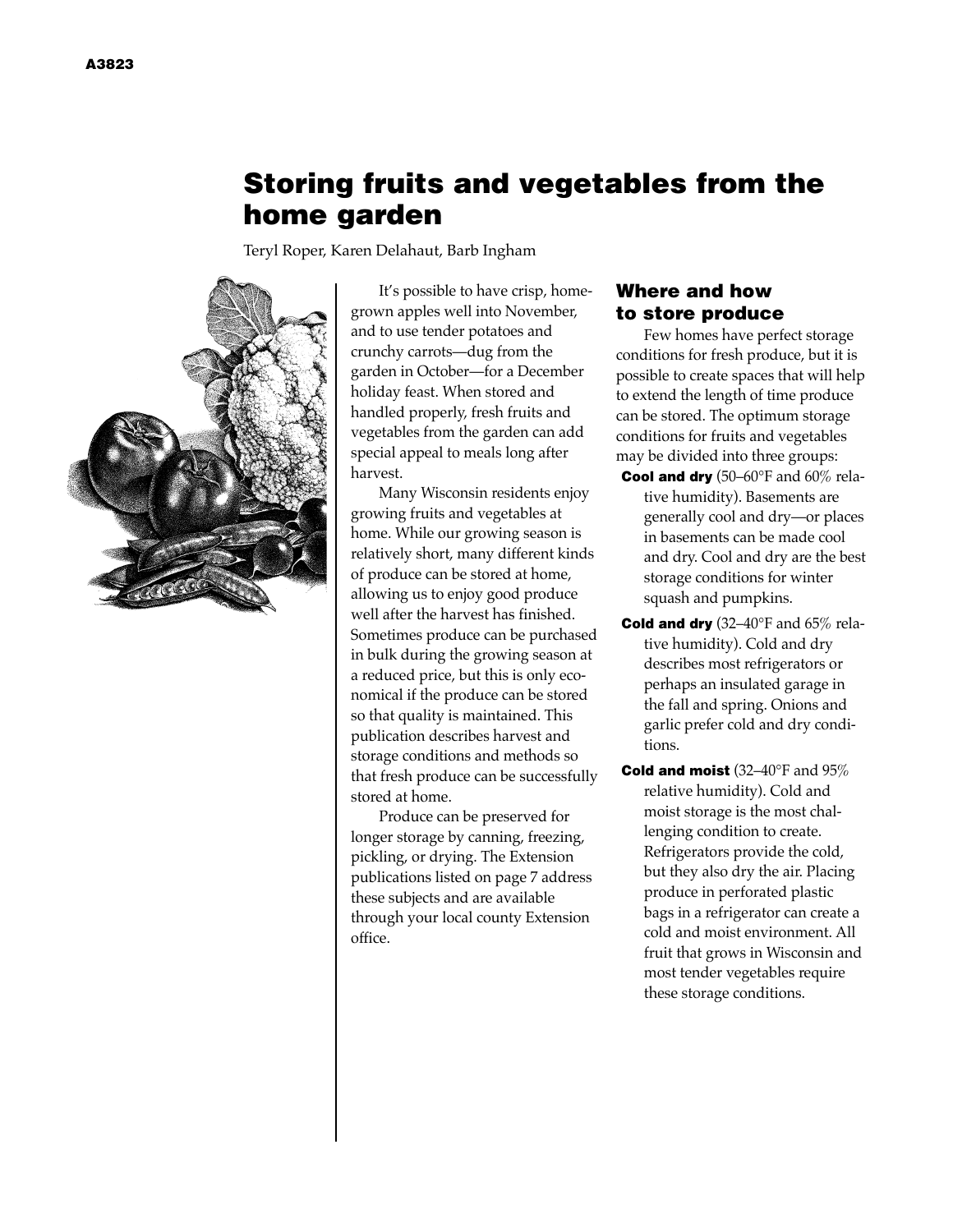## Maximizing storage life

Understanding storage needs can help you take steps to maximize storage life.

**Store at ideal temperatures.** Fresh fruits and vegetables are living organisms—even after harvest. They consume oxygen and release carbon dioxide. This process is called respiration. The rate of respiration depends on the storage temperature and type of produce: lowering the temperature slows respiration and extends storage life. Thus, produce should be cooled to the ideal temperature as quickly as possible after harvest. Some produce is sensitive to cold temperatures and should not be chilled (table 2, page 7).

**Maintain moisture.** All fresh fruits and vegetables contain water. It is water that makes fresh strawberries so juicy and potatoes flakey when they are baked. Fruits and vegetables release water into the air in a process called transpiration. After harvest, water released into the air is not replaced and the produce eventually shrivels. You can maintain moisture in most fresh fruits and vegetables by storing them in perforated plastic bags or by increasing the humidity in the air around the produce.

Avoid temperature extremes. When fresh fruits and vegetables are exposed to extreme temperatures (too high or too low), the tissue can be damaged. Fresh produce that has been frozen will begin to break down almost immediately upon thawing. Signs of cold damage include internal browning of plums or apricots, excessive softness in pears, and brown corky spots under the peel of apples. By contrast, overheating and exposure to sun may cause bleaching, scalding, uneven ripening, softening, or shriveling in fruits and vegetables.

Remove diseased produce. Most produce is quite resistant to disease as long as the skin remains intact. Skin punctures or cuts provide access to disease-causing fungi or bacteria. Before storing, inspect produce for wounds or for early signs of disease such as tissue discoloration, water soaking, or decay. Discard damaged produce or use immediately. Plan to routinely inspect stored produce, removing any fruits or vegetables with signs of decay.

If resources permit, a second refrigerator can be set up specifically for storing fresh produce. This second refrigerator can be maintained at the proper temperature for long-term high-quality storage of fresh produce. Also, a second refrigerator would be opened less, helping to maintain steady and uniform temperatures. Keeping a thermometer in the refrigerator will help you monitor the temperature.

### Storage compatibility

Even if fruits and vegetables require similar storage conditions, they can't always be successfully stored together. Produce may give off strong odors which can be absorbed by other items. Onions, for example, give off pungent gases and should not be stored near apples or potatoes or they will absorb the flavor. Apples, pears, tomatoes, and overripe cucumbers give off a gas known as ethylene. In sensitive crops, exposure to ethylene may cause yellowing, softening, and decay. Table 3 on page 8 gives a detailed list of susceptible crops and symptoms.

# Storing fruit Apples

Late-maturing apples are best suited for storage. Apples for storage should be harvested just ahead of optimal eating quality. Harvest fruit carefully to avoid bruising. Sort through apples to be stored to ensure that the fruit is sound and that the skin is unbroken. Apples that are picked too green are subject to physiological disorders such as scald; if picked too late they will soften quickly in storage. Store in baskets or boxes lined with perforated plastic to help retain moisture. Individual fruit can be wrapped in tissue paper or newspaper. Store apples between 32°F and 38°F with high humidity.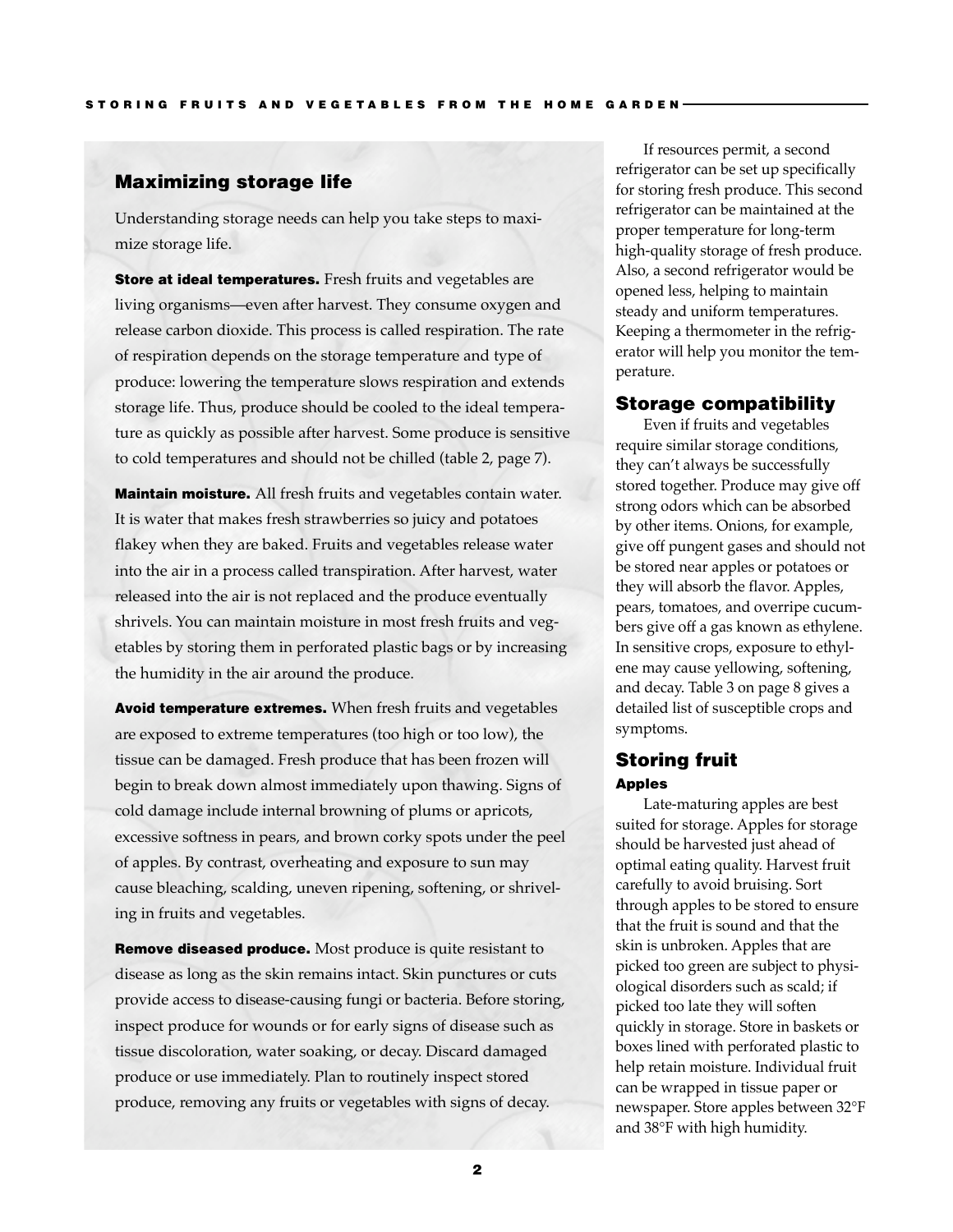Refrigerators will tend to draw moisture from apples and they commonly shrivel in refrigerated storage unless they are in perforated plastic bags that will retain moisture.

## Berries

Strawberries, raspberries, blackberries, gooseberries, currants, and blueberries are highly perishable and will only store for 7–10 days in the refrigerator. Sort through berries to remove debris and any damaged fruit. Store in perforated plastic bags in the refrigerator. Do not wash berries prior to storage. Wash them in a colander under running water just before use.

Grapes should be fully mature with firm berries and green stems. Remove any damaged or rotting berries. Store in perforated plastic bags at 36–40°F for 2–3 weeks.

Cranberries will store for 2–4 weeks in plastic bags in the refrigerator or they can be frozen for longer periods in the plastic bags.

#### Pears

Pears will not ripen on the tree. The fruit matures on the tree and then ripens after harvest. Pears undergo subtle changes that provide clues as to maturity. The bright grass-green skin color will soften into a lighter green. Lenticels (the spots on the skin) darken. The skin of the fruit may feel more waxy. Pears will still feel hard and the flesh will be firm and crisp at maturity. Pears need a period of ripening after harvest to achieve the best eating quality. Pears should be given a period of cold storage at 34 to 38°F for a couple of weeks or longer (up to 2–3 months, if desired) followed by storage at room temperature for 3–4 days to obtain optimum eating quality. When pears are ripe, the fruit is soft and buttery textured. Once pears are ripe, they should be eaten, or stored in the refrigerator for no

more than a few days. Pears lose moisture quickly. Wrapping individual fruit in paper will prolong storage in the refrigerator.

## Stone fruit (apricots, cherries, peaches, plums)

Stone fruit (apricots, cherries, peaches, plums) are all highly perishable and won't keep longer than about 1–2 weeks in refrigerated storage. Store only sound fruit that is unblemished. Stone fruits will quickly lose moisture in storage and must be stored in perforated plastic bags.

# Storing vegetables Asparagus

Harvest asparagus when spears are 6–8 inches long and about the thickness of your index finger. Place upright in a jar containing about 1 inch of water, cover loosely with plastic, and cool immediately. Store at 36°F for up to 10 days. Asparagus is sensitive to chilling and after several days at 32°F it will lose its sheen and the tips will turn gray. Indications of severe chilling injury will appear as darkened spots near the tips. Conversely, storage at temperatures above 50°F for a prolonged time will quickly cause the spears to become tough.

## Beans

Beans are warm-season crops and will be damaged when temperatures drop much below 40°F. The pods develop an opaque discoloration and rust-colored spots. Snap and pole beans should be harvested when pods are almost full-size but before the seeds begin to bulge from the shell. Beans are highly perishable and need to be stored in perforated plastic bags in the refrigerator.

## Beets

Harvest beets when they are about 2 inches in diameter. Larger beets tend to be fibrous. Removing

tops before storage will greatly extend the storage life. Beets can be stored outside in insulated pits or trenches. When placing them in the pit, leave a small amount of space between each. Be sure to provide good air circulation to prevent post-harvest rots regardless of where beets are stored.

### Bok choy and Chinese cabbage

Bok choy is a type of non-heading Chinese cabbage. Chinese cabbage is susceptible to fungal and bacterial diseases while in the garden and both will cause the rapid decline of affected heads in storage. Store in the refrigerator in a perforated plastic bag.

### Broccoli

Harvest broccoli when the heads are firm and before the florets have begun to open. Store unwashed heads in the refrigerator in perforated plastic bags. Washing before storage encourages bacterial head rot.

## Brussels sprouts

Harvest Brussels sprouts when they are  $1-1\frac{3}{4}$  inches in diameter and solid. Brussels sprouts become sweeter and more flavorful if harvested after frost. Refrigerate up to 3–5 weeks in perforated plastic bags.

## Cabbage

Harvest cabbage heads when they are firm and before they split. Leave two to four wrapper leaves around the head to help prevent drying. Do not wash before storage. It is not necessary to store cabbage in a plastic bag. Cabbage will remain in good condition for 3–4 months under cold, moist conditions.

## Carrots

Carrots improve in quality with cold storage and become sweeter as time goes on. Leave carrots in the soil as late as possible to get maximum growth. Wash roots and remove the tops before storage. Refrigerated carrots should be stored in perforated plastic bags. If refrigerator space is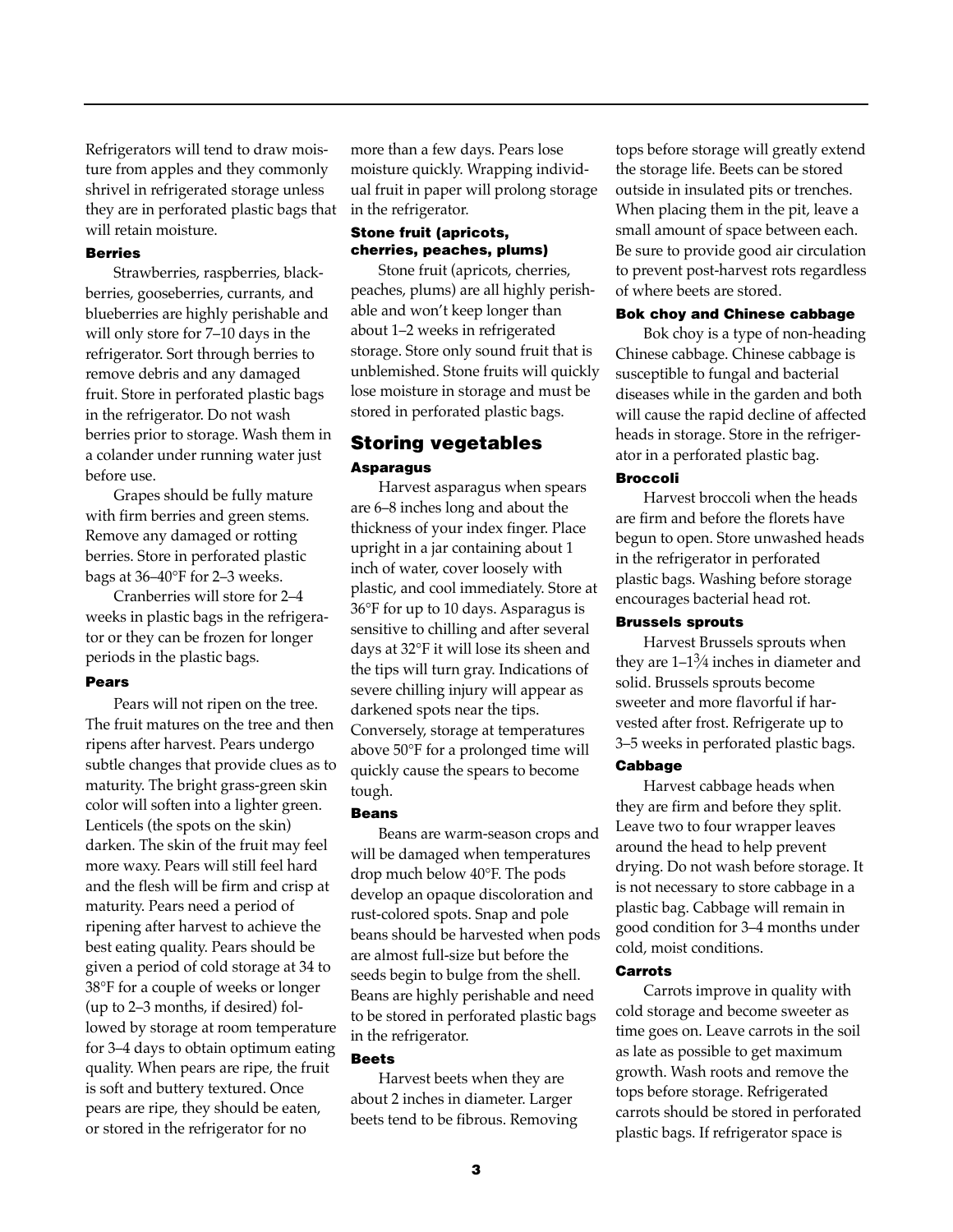limited, carrots may be stored in a cool location in 5-gallon buckets filled with damp sand.

### **Cauliflower**

Harvest cauliflower when heads are 6–8 inches in diameter but still compact and smooth. Keep enough wrapper leaves to hold the head together. Do not wash cauliflower before refrigerating. Wrap in a damp cloth or paper towel to maintain high humidity. Cauliflower stored at low humidity levels will turn brown.

#### Celeriac

Harvest before frost. Store celeriac at 32°–38°F in a perforated plastic bag.

## **Cucumbers**

Harvest cucumbers when bright green and firm (overripe fruit will be dull, less crisp, and seedy). Wipe clean with a damp cloth and store in the vegetable crisper in the refrigerator. Cucumbers will turn yellow and decay rapidly if stored at temperatures below 40°F or above 59°F.

#### **Eggplants**

Harvest eggplant when mature, firm, bright in color, and heavy for their size. Overripe eggplants are dull in color, soft, seedy, and bitter. If exposed to temperatures below 41°F, eggplants will develop surface pits and brown spots. Store at 50°–54°F for up to 2 weeks.

#### Garlic

Wait until two-thirds of the leaves have dried before harvesting—typically 9 months after planting. Clean soil from the garlic immediately after harvest and before curing the bulbs. To cure, place the bulbs in a warm, dry, dark, place for 30 days. After this period, cut the tops to  $1\frac{1}{2}$ –2 inches and remove the roots and the outer two scale layers. Store hardneck garlic uncovered in the refrigerator for 3–6 months and softneck garlic for 6–9 months. Discard garlic that develops mold during storage.

#### Leeks

Harvest leeks when they are 11⁄4–3 inches in diameter near the base. Trim the green leaves and roots and wash before storing in a plastic bag in the refrigerator. Store for 2–3 months.

## Melons

Watermelon should be harvested when the ground spot—the lightcolored spot on the portion that touches the ground—turns a creamy yellow. The tendril on the stem next to the fruit will also begin to wilt when the melon is fully ripe. Wipe watermelons clean with a damp cloth before storing. Harvest musk- and honeydew melons when they reach the "full-slip" stage when the fruit readily separates (slips) from the stem, leaving a clean stem cavity or scar. All melons are susceptible to chilling injury at temperatures below 50°F. Symptoms include surface pitting, water loss, yellowing, browning of watermelon rinds, decreased sweetness of melons, and rapid deterioration.

## **Onions**

Harvest fresh onions when close to one-fourth of the tops have fallen over; storage onions should be harvested when half to three-quarters of the tops have fallen over. Onions for storage should be dug slightly to break off the roots so the tops can dry down completely and the neck seals. After the neck has sealed, cut the tops from the bulb. Onions grown from seed will store better than onions grown from sets. After harvest, storage onions should be cured at temperatures of 85–90°F for 1 week. Drying is complete when the neck is tight and the outer scales are dry. Store in a cool, dry location. Onions exposed to freezing temperatures will have water-soaked scales.

Green onions and scallions can be harvested any time the tops are at least 6 inches tall and stems are  $\frac{1}{2}$ –1 inch in diameter. Store in a perforated plastic bag in the vegetable crisper of the refrigerator.

#### Parsnips

Harvest parsnips after the first light frost to sweeten the roots, but don't expose them to temperatures below 30°F. Remove the tops and wash before storing. Like carrots, parsnips become sweeter with cold storage as more starch is converted to sugar. Harvest roots carefully; bruising during harvest will cause surface browning which will worsen during storage. Parsnips can be stored 4–6 months. Periodically sort through stored parsnips to remove any damaged roots.

#### Peas

Peas are cool-season crops and can be stored at 32–35°F. Shelling or garden peas are harvested when the pods are fully developed but still bright green; edible pod peas should be harvested before the seeds within enlarge. Peas are highly perishable and need to be stored in plastic bags in the refrigerator.

#### **Peppers**

Harvest peppers when fruit is firm. Peppers may be harvested immature (green, yellow, orange, purple, brown) or fully mature (red) depending on your preference. Hot peppers should be harvested when fully mature. Peppers with blossom end rot or sunscald should be used as soon as possible and should not be stored because they will decay more quickly. Peppers are very chilling sensitive and should not be stored at temperatures below 41°F or they will develop surface pits, water-soaked areas, and will decay more quickly.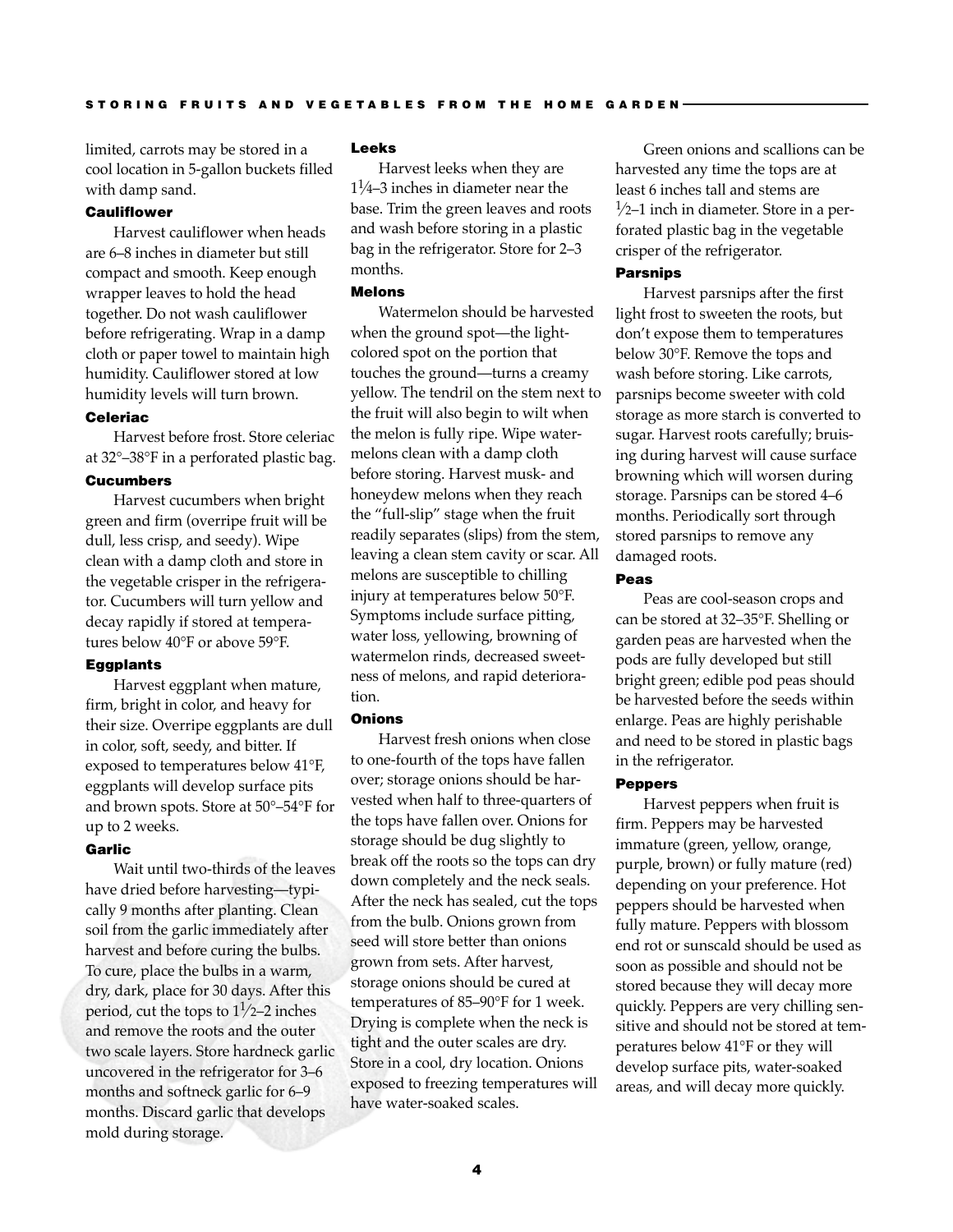#### Potatoes

Harvest "new" potatoes when vines are still green and the tubers are small. Because these immature potatoes have thin skins, they should be refrigerated for best storage.

Dig fall or late-season potatoes after the tops have died and the tubers are fully mature. Gently brush potatoes free of soil. Cure by storing at 45–60°F and 85–95% humidity for 2 weeks to heal cuts and thicken the skin. Store cured potatoes at 40°F and 90–95% humidity for 5–10 months.

#### Radishes

Remove the tops from radishes before storing. Radishes are not sensitive to chilling and should be stored under cold conditions. Avoid freezing as radishes will shrivel and lose color.

## Rutabagas

Rutabagas become sweeter if harvested after frost. Store in a cool, dark place with good air circulation. Remove the tops and store at temperatures as close to 32°F as possible. Rutabagas can be stored for 4–6 months.

#### Salad greens

Salad greens include leafy crops like lettuce, spinach, and Swiss chard. All are highly perishable and wilt easily. Refrigerate immediately after harvest to reduce transpiration. Do not wash before storage. Store leafy greens loosely packed in a perforated plastic bag. When too much moisture is present during storage, leafy greens turn slimy and brown as the tissue breaks down.

## Summer squash

Harvest zucchini, crookneck, and yellow summer squash when they are 6–8 inches long. Scalloped varieties should be harvested when they are 3–6 inches in diameter. Handle summer squash gently to prevent wounds to the skin. Gently wipe the fruit clean with a damp cloth and

# Prolong storage life using perforated plastic bags

For storing produce, perforated plastic bags are preferable to solid ones. The holes allow some air movement in and out of the bags while retaining most of the moisture inside the bag. This prevents condensation and reduces shriveling. When produce is stored in sealed bags with no holes, water will condense on the inside of the bag leading to storage rots. You can purchase perforated bags or make your own.

**Make your own:** There are a variety of ways to perforate bags. You can make holes using a standard paper punch or a sharp object such as a pen, pencil, or knife. Punch holes approximately every 6 inches through both sides of the bag. If using a knife to create the openings, make two cuts—in an "X" shape—for each hole to ensure good air circulation.

store in the vegetable crisper of the refrigerator. Summer squash is susceptible to chilling injury at temperatures below 50°F; symptoms include surface pitting, water loss, and yellowing.

#### Sweet corn

Harvest sweet corn when the kernels are full and filled with a milky juice. The silks will be brown and dry at the tip of the ear. Overripe sweet corn will rapidly turn starchy. Sweet corn should be chilled to just above 32°F as quickly as possible after harvest and kept in the refrigerator. The husks can remain on the ear or be removed. Refrigerate in a perforated plastic bag to minimize moisture loss.

#### **Tomatoes**

Harvest tomatoes that are firm, shiny, and fully colored for maximum sugar content. Partially ripe tomatoes may be ripened by storing them in a paper bag at room temperature out of direct sunlight. Mature green tomatoes can be harvested in the fall before frost and wrapped individually in newspaper and stored at room temperature until they ripen. Red-ripe tomatoes should not be refrigerated or they will lose their flavor and become overly soft. Periodically check stored tomatoes to remove ripened fruit and fruit beginning to decay.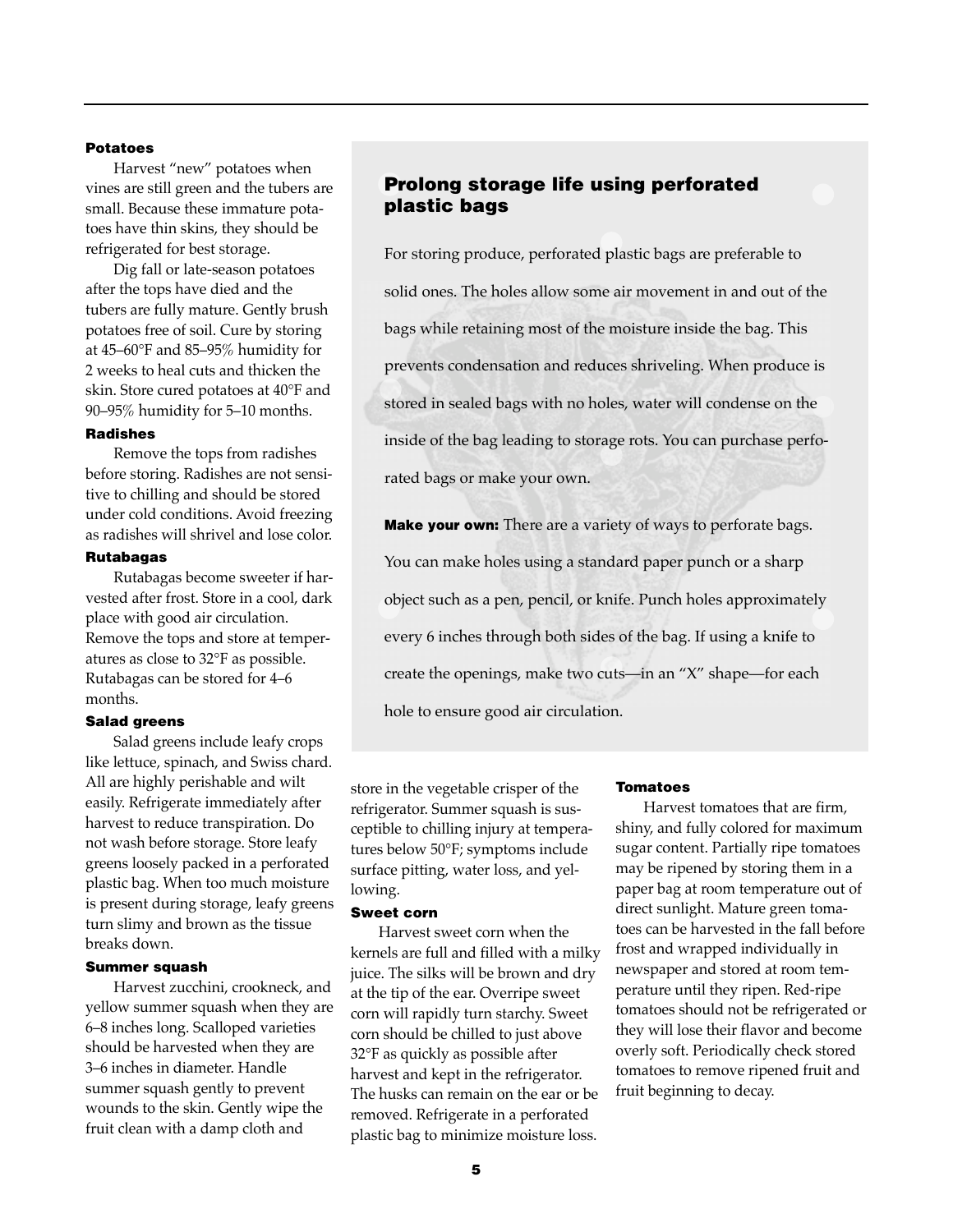#### **Turnips**

Turnips can be harvested when young but they will be much sweeter if harvested 60–70 days after planting. Remove the tops and wash turnip roots before storing. Mature topped turnips will keep for 4–5 months.

## Winter squash & pumpkins

Winter squash and pumpkins should be harvested in the fall before a hard frost. The fruit should be fullsize with a firm and glossy rind. Gently test the rind for firmness by pressing a fingernail to it. If mature, the rind will resist fingernail pressure. Wipe the rind clean with a damp cloth. Pumpkins and winter squash require curing before long-term storage. This can be done by exposing the fruit to 80°F temperatures for 7–10 days. After curing, store in cool, dry conditions. For optimum quality, store acorn squash for 5–6 weeks, butternut and pumpkins store for 2–3 months, turban and buttercup for 3 months, and Hubbard squash for 6 months.



#### Table 1. Storage conditions for commonly grown fruits and vegetables

| Commodity           | Temp (°F) | <b>Plastic bag*</b> | <b>Duration</b> |
|---------------------|-----------|---------------------|-----------------|
| <b>FRUITS</b>       |           |                     |                 |
| Apples              | $32 - 38$ | Yes                 | $1-8$ months    |
| Apricots            | 32        | Yes                 | $1-2$ weeks     |
| <b>Blackberries</b> | 32        | Yes                 | $7 - 10$ days   |
| <b>Blueberries</b>  | 32        | Yes                 | $7 - 10$ days   |
| Cherries, sweet     | 32        | Yes                 | 2-3 weeks       |
| Cherries, tart      | 32        | Yes                 | 2 weeks         |
| Cranberries         | 32        | Yes                 | 2-4 weeks       |
| Currants            | 32        | Yes                 | $7-10$ days     |
| Gooseberries        | 32        | Yes                 | $7 - 10$ days   |
| Grapes, American    | 32        | Yes                 | 2-4 weeks       |
| <b>Nectarines</b>   | 32        | Yes                 | 2-3 weeks       |
| Peaches             | 32        | Yes                 | 2-3 weeks       |
| Pears               | 32        | Yes                 | 2–5 months      |
| Plums               | 32        | Yes                 | 2-4 weeks       |
| Raspberries         | 32        | Yes                 | $7 - 10$ days   |
| <b>Strawberries</b> | 32        | Yes                 | $7 - 10$ days   |
|                     |           |                     |                 |

#### VEGETABLES

| Asparagus               | 36                                      | Yes             | $7-10$ days                                            |
|-------------------------|-----------------------------------------|-----------------|--------------------------------------------------------|
| Beans, snap             | $41 - 46$                               | Yes             | $8-12$ days                                            |
| Beet                    | $32 - 36$                               | No              | 1-3 months                                             |
| Bok choy                | $32 - 41$                               | Yes             | 2-3 weeks                                              |
| <b>Broccoli</b>         | 32                                      | Yes             | 2-3 weeks                                              |
| <b>Brussels sprouts</b> | 32                                      | Yes             | 3-5 weeks                                              |
| Cabbage                 | 32                                      | Optional        | 3-4 months                                             |
| Carrot                  | $32 - 38$                               | Optional        | 7-9 months                                             |
| Cauliflower             | 32                                      | Optional        | 2-4 weeks                                              |
| Celeriac                | $32 - 36$                               | Yes             | 6–8 months                                             |
| Chicory                 | 32                                      | Yes             | 2-4 weeks                                              |
| Chinese cabbage         | 32                                      | Yes             | 3-6 months                                             |
| Cucumber                | $50 - 54$                               | <b>No</b>       | 2 weeks                                                |
| Eggplant                | $50 - 54$                               | No              | 1-2 weeks                                              |
| Endive/escarole         | 32                                      | Yes             | 2-3 weeks                                              |
| Garlic                  | 68-86 (short-term)<br>30-32 (long-term) | <b>No</b><br>No | $1-2$ months<br>3-9 months                             |
| Kohlrabi                | 32                                      | Optional        | 2–4 weeks (with leaves)<br>2-3 months (without leaves) |
| Leeks                   | 32                                      | Yes             | 2-3 months                                             |
| Lettuce                 | 32                                      | Yes             | $10-14$ days                                           |
|                         |                                         |                 |                                                        |

\* Plastic storage bags should be perforated. For details on making your own, see instructions in box on page 5.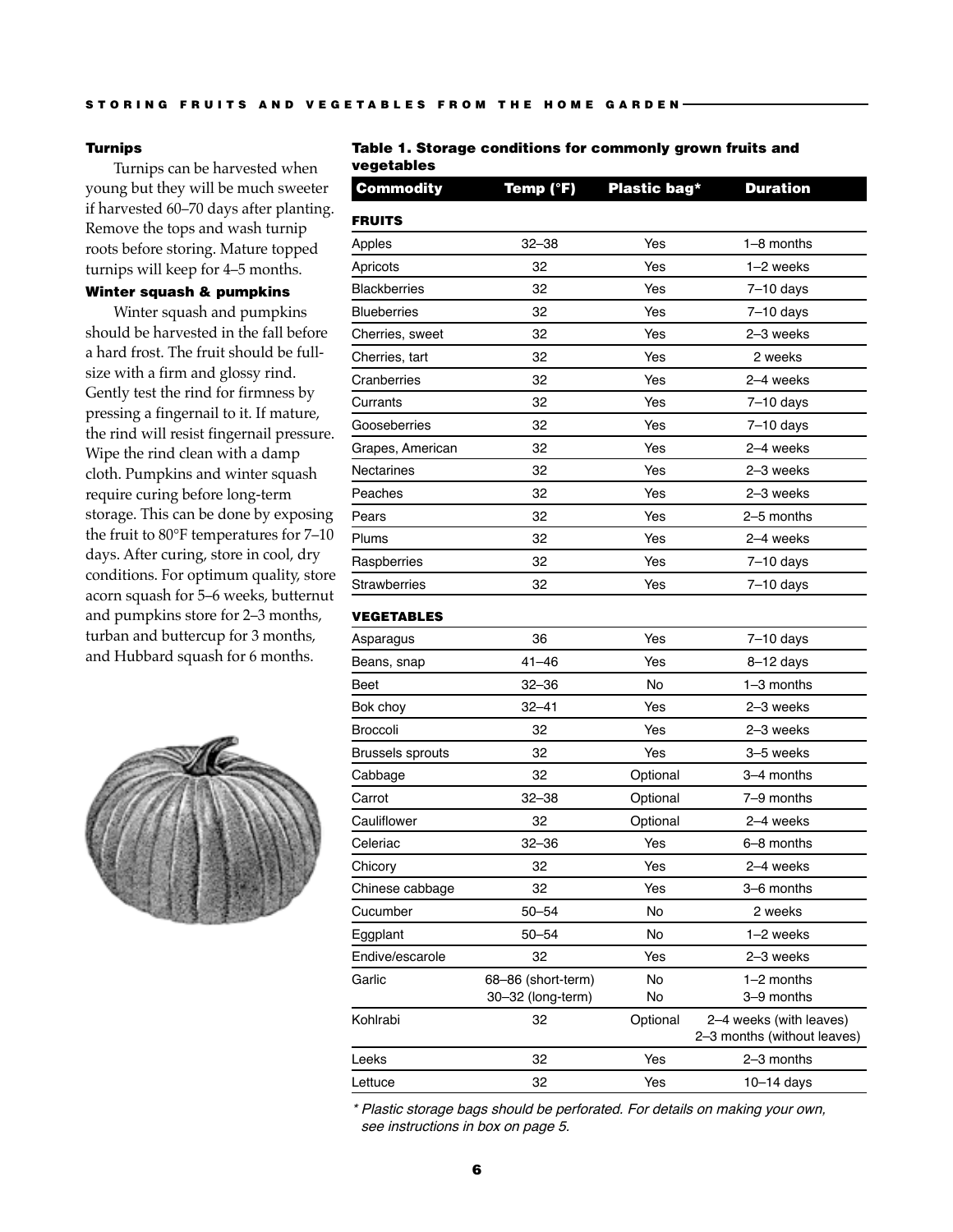Table 1. Storage conditions for commonly grown fruits and vegetables (continued)

| <b>Commodity</b>            | Temp (°F) | Plastic bag* | <b>Duration</b>          |
|-----------------------------|-----------|--------------|--------------------------|
| Melon, musk and<br>honeydew | 50        | <b>No</b>    | $7-10$ days              |
| Onions, green               | 32        | Yes          | 3-4 weeks                |
| Onions, storage             | 32        | <b>No</b>    | 6-9 months               |
| Onions, sweet               | 32        | No           | $1-3$ months             |
| Parsnip                     | $32 - 34$ | Optional     | 4-6 months               |
| Peas                        | 32        | Yes          | 1-2 weeks                |
| Pepper                      | 45        | <b>No</b>    | 2-3 weeks                |
| Potato, early               | 40        | <b>No</b>    | 4-5 months               |
| Potato, late                | 40        | <b>No</b>    | 5-10 months              |
| Pumpkin                     | $50 - 55$ | No           | 2-3 months               |
| Radish, spring or summer    | 32        | <b>No</b>    | 3-4 weeks (without tops) |
| Radish, winter              | 32        | <b>No</b>    | 2-4 months               |
| Rutabaga                    | 32        | <b>No</b>    | 4-6 months               |
| Salad greens                | $32 - 36$ | Yes          | 2-3 weeks                |
| Squash, summer              | $41 - 50$ | No           | 1-2 weeks                |
| Squash, winter              | $50 - 55$ | No           | 2-6 months               |
| Sweet corn                  | 32        | Yes          | 1 week                   |
| Swiss chard                 | 32        | Yes          | $10-14$ days             |
| Tomato                      | 65-70     | No           | 4-7 days                 |
| Turnips                     | 32        | <b>No</b>    | 4-5 months               |
| Watermelon                  | $50 - 59$ | <b>No</b>    | 2-3 weeks                |

# For more information:

The following publications are available from your Wisconsin county Extension office or from Extension Publications (http://cecommerce.uwex.edu, 877-WIS-PUBS). *Canning Fruits Safely* (B0430) *Canning Vegetables Safely* (B1159) *Freezing Fruits and Vegetables* (B3278) *Homemade Pickles and Relishes* (B2267) *Safe Canning Methods* (B2718) *Tomatoes Tart and Tasty* (B2605) *Making Jams, Jellies and Fruit Preserves* (B2909) *Canning Salsa Safely* (B3570) *Commercial Storage of Fruits, Vegetables, and Florist and Nursery Stock* (USDA Handbook 66, available on the web at www.ba.ars.usda.gov/hb66/)

\* Plastic storage bags should be perforated. For details on making your own, see instructions in box on page 5.

Table 2. Chilling injury symptoms. To avoid chilling injury, store susceptible produce above 50°F and limit exposure to colder temperatures. Injured produce can be eaten but won't be as good.

| <b>Commodity</b>        | <b>Chilling injury symptoms</b>                                                  |  |
|-------------------------|----------------------------------------------------------------------------------|--|
| Asparagus               | Gray tips and loss of sheen                                                      |  |
| Beans                   | Opaque discoloration and rusty spots                                             |  |
| Cucumber                | Pitting, water loss, yellowing, decay                                            |  |
| Eggplant                | Pitting and brown spotting                                                       |  |
| Melon                   | Pitting, water loss, browning of watermelon rinds,<br>decreased sweetness, decay |  |
| Onions                  | Water-soaked scales                                                              |  |
| Pepper                  | Pitting, water-soaked areas, and decay                                           |  |
| Summer squash           | Pitting, water loss, and decay                                                   |  |
| Tomato                  | Pitting and decay                                                                |  |
| Winter squash, pumpkins | Pitting, water loss, and decay                                                   |  |